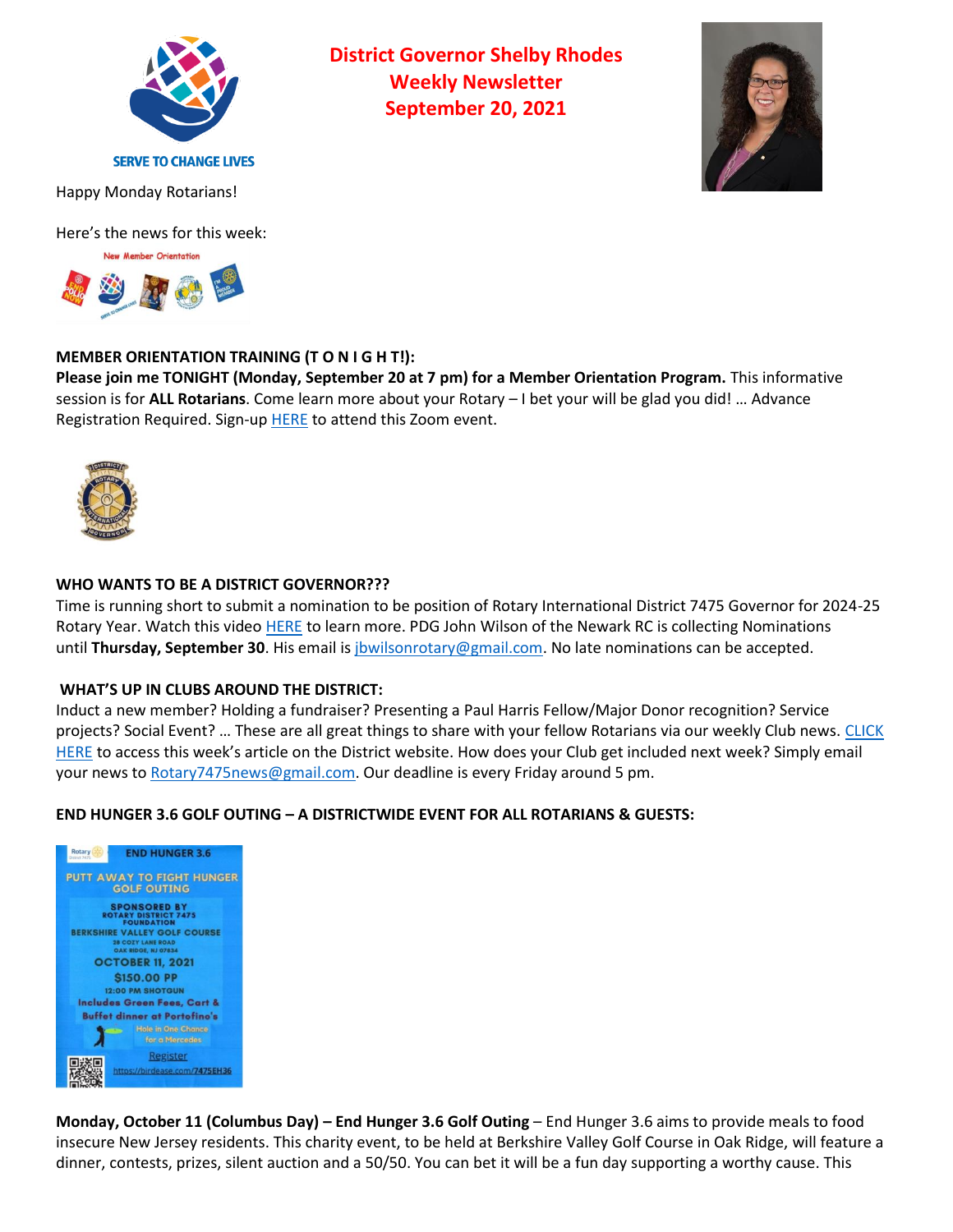outing is open to all Rotarians who are welcomed to bring family, friends, colleagues, and customers to enjoy a day on the greens. Advance registration required. Please sign-up **HERE**.

### **HURRICANE IDA DISASTER RESPONSE GRANT:**

The Rotary Foundation has been awarded a **\$25,000** to Rotary District 7475 to help those New Jerseyans in need following Hurricane Ida. These funds will be used to buy and deliver food via the End Hunger 3.6 service project. PDG Michael Hart of the Westfield RD wrote and applied for the grant, while Ellsworth Havens of the Madison RC is managing the End Hunger 3.6 program. The meals cost only 35 cents each, meaning \$25,000 will purchase ~71,400 meals. Contact Ellsworth for further info by email at [ellsworth@rotary7475foundation.org.](mailto:ellsworth@rotary7475foundation.org)

### **UPCOMING EVENTS:**

**Friday, September 24 at 12 noon – Lunch & Learn: Membership** - How to start a new Rotary Club, researching and creating cause-based Rotary Clubs and creating satellite Rotary Clubs will be discussed in detail during this online session. Presidents and Memberships Chairs are strongly encouraged to attend, but all Rotarians are welcome. Advance Registration Required. Sign-up [HERE](https://us02web.zoom.us/meeting/register/tZUtdu-rrD0tGNaS_JtQa4YCx5QDBR_oDsgh) to attend this Zoom event.



**Sunday, September 26 at 1 pm – International Peace Day Celebration** –People worldwide have engaged in the International Day of Peace in diverse and meaningful ways. 2021 Peace Day celebration will include: meditation and Interfaith prayers; planting trees; musical presentations; feasts for peace (food from different countries); peace walks and flag ceremonies and engaging youth ambassadors in peace-building activities. This event is open to all Rotarians and guests. For more information [CLICK HERE](https://www.dropbox.com/s/23tjle2i36xnpkq/peace21a.pdf?dl=0) or contact PDG Tusli Maharjan by email at [trmaharjan@gmail.com.](mailto:trmaharjan@gmail.com)

**Tuesday, September 28 at 6:15 pm – District Leadership Meeting** – This meeting will be held in person at the Park Avenue Club in Florham Park. It's \$20 per person which includes dinner. District Leadership and Club Presidents are welcome to register [HERE.](http://evite.me/DhpVtfwCaW) Advance registration required and the deadline to register is Tuesday, September 27. **No late registrations will be accepted.**

**Wednesday, September 29 at 7 pm** - **District Public Image Committee Huddle** - At this session, you'll brainstorm what's working and what's not, and what your needs are for Public Image. It will be held online via Zoom. This session is open to all Rotarians, but is targeted to Club Presidents, Public Image Chairs and Webmaster. Advance registration required. Please sign-up **HERE**. (THIS IS A NEW DATE.)



**Friday, October 1 at 12 noon – Lunch & Learn: The Rotary Foundation** – Our Lunch & Learn series continues with PDG Mike Hart (our Rotary District Foundation Committee Chair) leads this online information session. We'll cover Polio/Covid Update, Global Scholar Australia, Peace Scholar and present 2021-22 Foundation Awards. Club Presidents and Foundation Chairs are strongly encouraged to attend this event which is open to all Rotarians. Advance registration required. Please sign-up [HERE.](https://us02web.zoom.us/meeting/register/tZIpdO6tqDMuGtMg_lg7gUPZpYQ0Bh08ObhK)